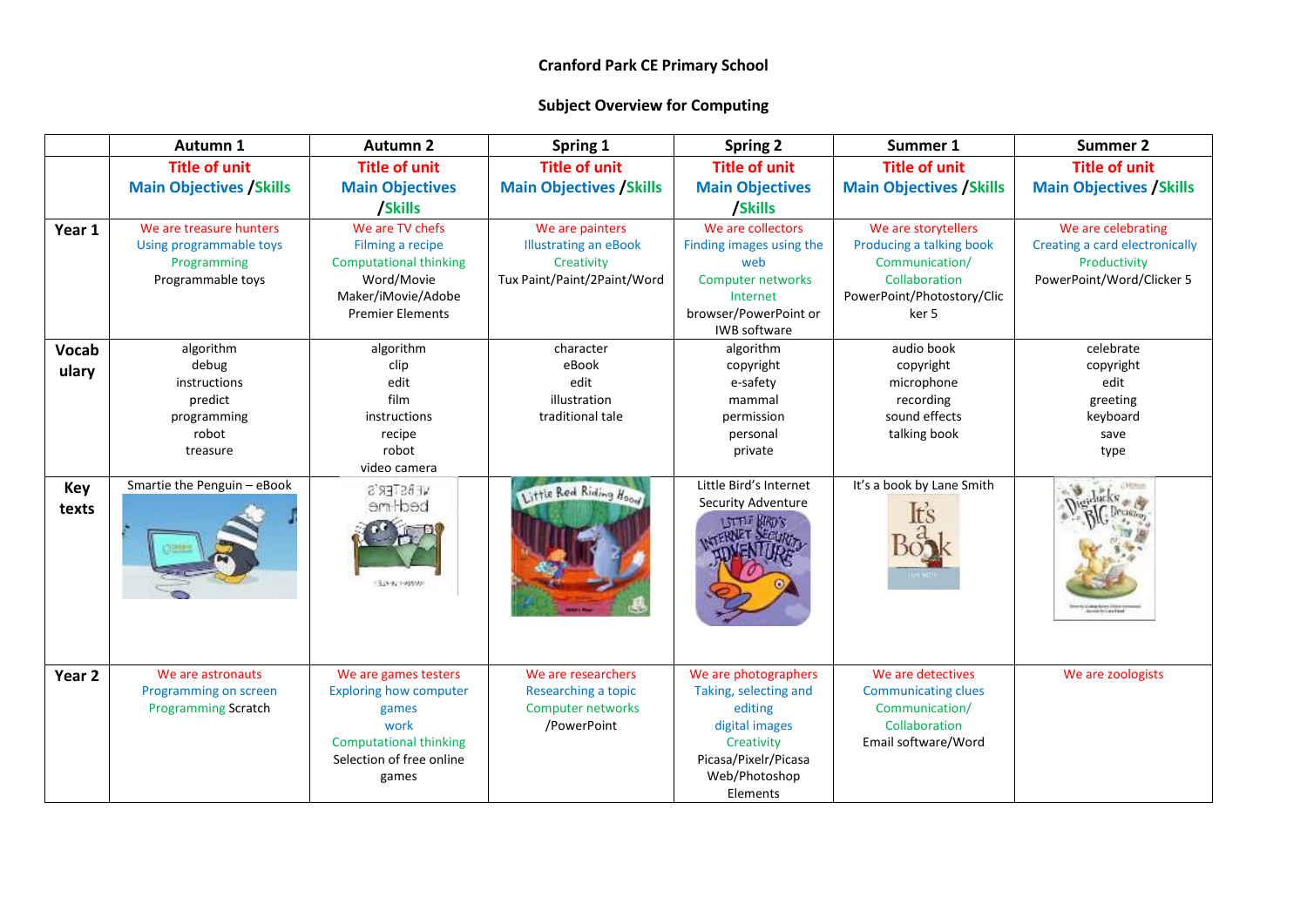| Key          | algorithm                                                      | algorithm                   | Google                        | camera                                       | address                                      | chart                                                                |
|--------------|----------------------------------------------------------------|-----------------------------|-------------------------------|----------------------------------------------|----------------------------------------------|----------------------------------------------------------------------|
| <b>Vocab</b> | instructions                                                   | predict                     | mind map                      | image                                        | attachment                                   | classification key                                                   |
| ulary        | predict                                                        | rules                       | presentation                  | Picasa                                       | database                                     | data                                                                 |
|              | problem                                                        | Scratch<br>test             | research                      | pixel<br>portfolio                           | evidence<br>email                            | database                                                             |
|              | program<br>robot                                               |                             | search                        | theme                                        | fact file                                    | photograph                                                           |
|              | Scratch                                                        |                             | search engine                 |                                              | header                                       | tally chart<br>tick chart                                            |
|              | sprite                                                         |                             |                               |                                              | safety                                       |                                                                      |
|              | CODING<br>My First Coding<br>Book by Kiki<br>eroo<br>Prottsman | <b>VIEW KEYCOW</b>          | SED 美田芭奈 (上端)<br>GECKING      |                                              |                                              | Penguinpig by Stuart Spendlow<br>and Amy Bradle<br><b>PENGUINPIG</b> |
| Year 3       | We are programmers                                             | We are presenters           | We are bug fixers             | We are network                               | We are communicators                         | We are opinion pollsters                                             |
|              | Programming an animation                                       | <b>Videoing performance</b> | Finding and correcting bugs   | engineers                                    | Communicating safely on                      | Collecting and analysing data                                        |
|              | Programming                                                    | Creativity                  | in                            | <b>Exploring computer</b>                    | the                                          | Productivity                                                         |
|              | Scratch/Snap!/PowerPoint                                       | Movie Maker/Adobe           | programs                      | networks,                                    | internet                                     | Excel/InspireData/Google Drive                                       |
|              |                                                                | Premier Elements/iMovie     | <b>Computational thinking</b> | including the internet                       | Communication/                               |                                                                      |
|              |                                                                |                             | Scratch/Snap!                 | <b>Computer networks</b><br>Access to school | <b>Collaboration Email</b><br>software/Video |                                                                      |
|              |                                                                |                             |                               | network and command                          | conferencing software/                       |                                                                      |
|              |                                                                |                             |                               | prompt                                       | webcam                                       |                                                                      |
| <b>Key</b>   | algorithm                                                      | audio                       | algorithm                     | command prompt                               | attachment                                   | chart                                                                |
| Vocab        | animation                                                      | close-up                    | bugs                          | internet                                     | email                                        | data                                                                 |
|              | input                                                          | editing                     | debug                         | IP address                                   | e-safety                                     | graph                                                                |
| ulary        | output                                                         | footage                     | instruction                   | network                                      | spam                                         | opinion                                                              |
|              | program                                                        | panning                     | program                       | packet of data                               | spoofed link                                 | questions                                                            |
|              | script                                                         | shooting                    | script                        | ping                                         | video conference                             | rating scale                                                         |
|              | storyboard                                                     | video camera                |                               | router                                       | virus                                        | research                                                             |
|              |                                                                | zooming                     |                               | wi-fi                                        |                                              | survey                                                               |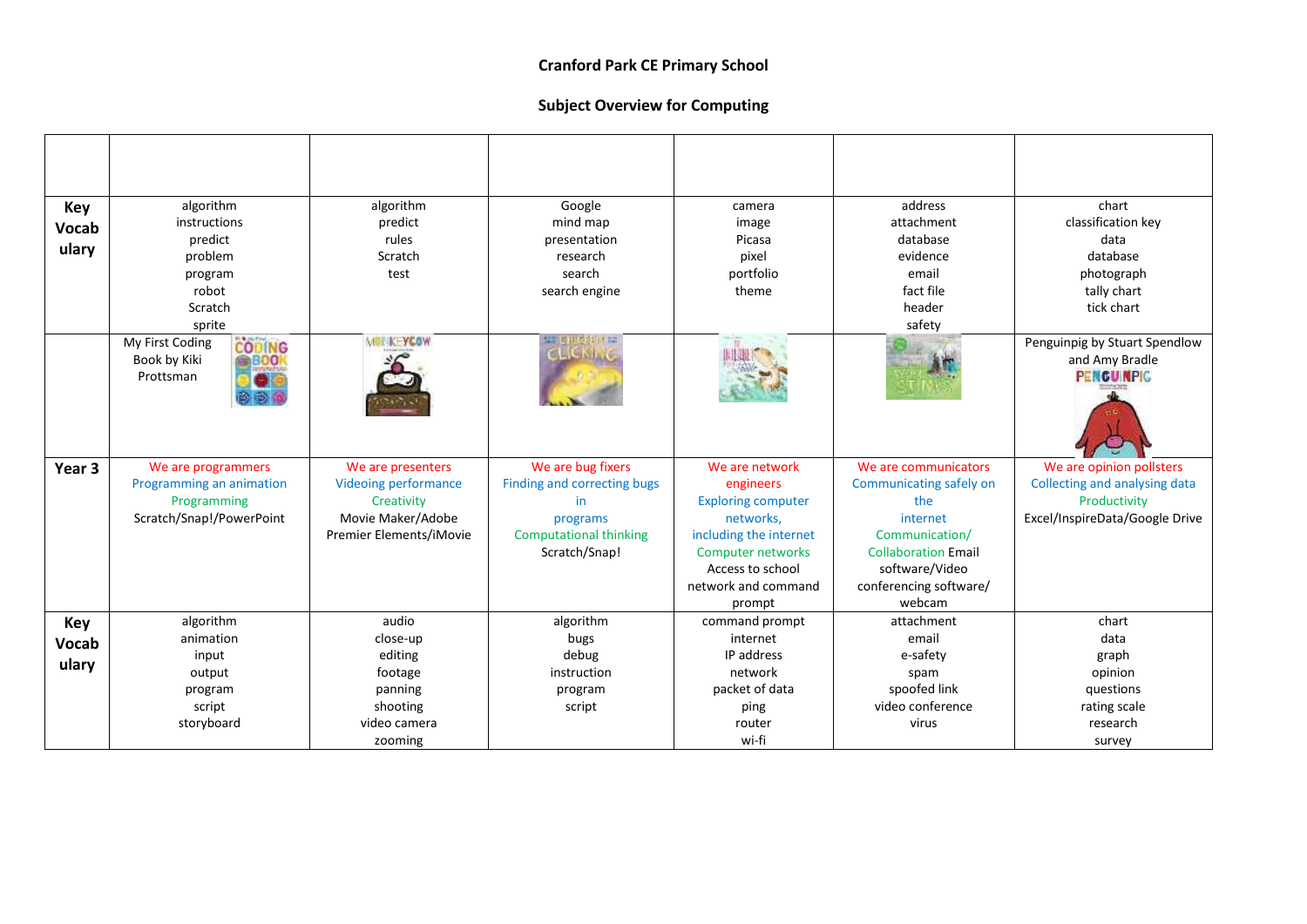|                              | Why are there different<br>computing languages? By Kirsty<br>Homes                                            | Knights and Bikes by<br>Gabrielle Kent& Rex Crowle                                                       | Glitch<br>Sarah Graley<br><b>GLITCH</b>                                                 | Look Inside How<br><b>Computers Work</b>                                                                                   | Webster's Email by Hannah<br>Whaley<br>enol<br><b>HANNA WALE</b>                                                    | Inplugged                                                                                                |
|------------------------------|---------------------------------------------------------------------------------------------------------------|----------------------------------------------------------------------------------------------------------|-----------------------------------------------------------------------------------------|----------------------------------------------------------------------------------------------------------------------------|---------------------------------------------------------------------------------------------------------------------|----------------------------------------------------------------------------------------------------------|
| Year 4                       | We are software developers<br>Developing a simple<br>educational<br>game<br>Programming<br>Scratch/2DIY/Snap! | We are musicians<br>Producing digital music<br>Creativity<br>JamStudio/GarageBand/Au<br>dacity/LMMS      | We are authors<br>Creating a story<br>Communication/Collaboratio<br>n                   | We are toy designers<br>Prototyping an<br>interactive toy<br><b>Computational thinking</b><br>Arduino/Lego<br>WeDo/Scratch | We are meteorologists<br>Presenting the weather<br>Productivity<br>Excel/Google<br>Drive/PowerPoint/IWB<br>Software | We are HTML editors<br><b>Editing and writing HTML</b><br>Computer networks<br>Brackets/Notepad/Kompozer |
| Key<br><b>Vocab</b><br>ulary | debug<br>input<br>interface<br>output<br>program<br>prototype<br>repetition<br>variable                       | audio<br>composition<br>copyright<br>digital<br>instruments<br>pitch<br>sample<br>sequencing<br>software | edit<br>audience<br>copyright<br>text<br>image<br>sound<br>entertain<br>E-Safety        | algorithm<br>debug<br>input<br>interactive<br>output<br>pitch<br>prototype<br>simulation                                   | chart<br>data-logging<br>forecast<br>graph<br>measurement<br>prediction<br>spreadsheet<br>temperature               | code<br><b>HTML</b><br>HTTP (hyper text<br>transfer protocol)<br>hyperlink<br>tag<br>URL<br>web page     |
|                              | Agent Asha: Mission Shark<br>Bytes by Sophie Deen                                                             | In the key of code by Aimee<br>Lucido                                                                    | <b>Staying Safe Online</b><br>Louie Stowell                                             | The Person Controller<br>David Baddiel & Jim<br>Field<br>NTROLI                                                            | The Weather Girls<br>by AKI Delphine Mach<br><b>WEATHER</b><br>GIRLS                                                | Tek the Modern Cave Boy by<br><b>Patrick McDonnell</b><br>TEK                                            |
| Year 5                       | We are game developers<br>Developing an interactive game<br>Programming<br>Scratch/2DIY/Snap!/Kodu            | We are cryptographers<br><b>Cracking codes</b><br><b>Computational thinking</b><br>Scratch/Snap!/Excel   | We are artists<br>Fusing geometry and art<br>Creativity<br>Scratch/Inkscape/Illustrator | We are web developers<br>Creating a web page<br>about<br>cyber safety                                                      | We are bloggers<br>Sharing experiences and<br>opinions<br>Communication/                                            | We are architects<br>Creating a virtual space<br>Productivity<br>SketchUp/Picasa Web                     |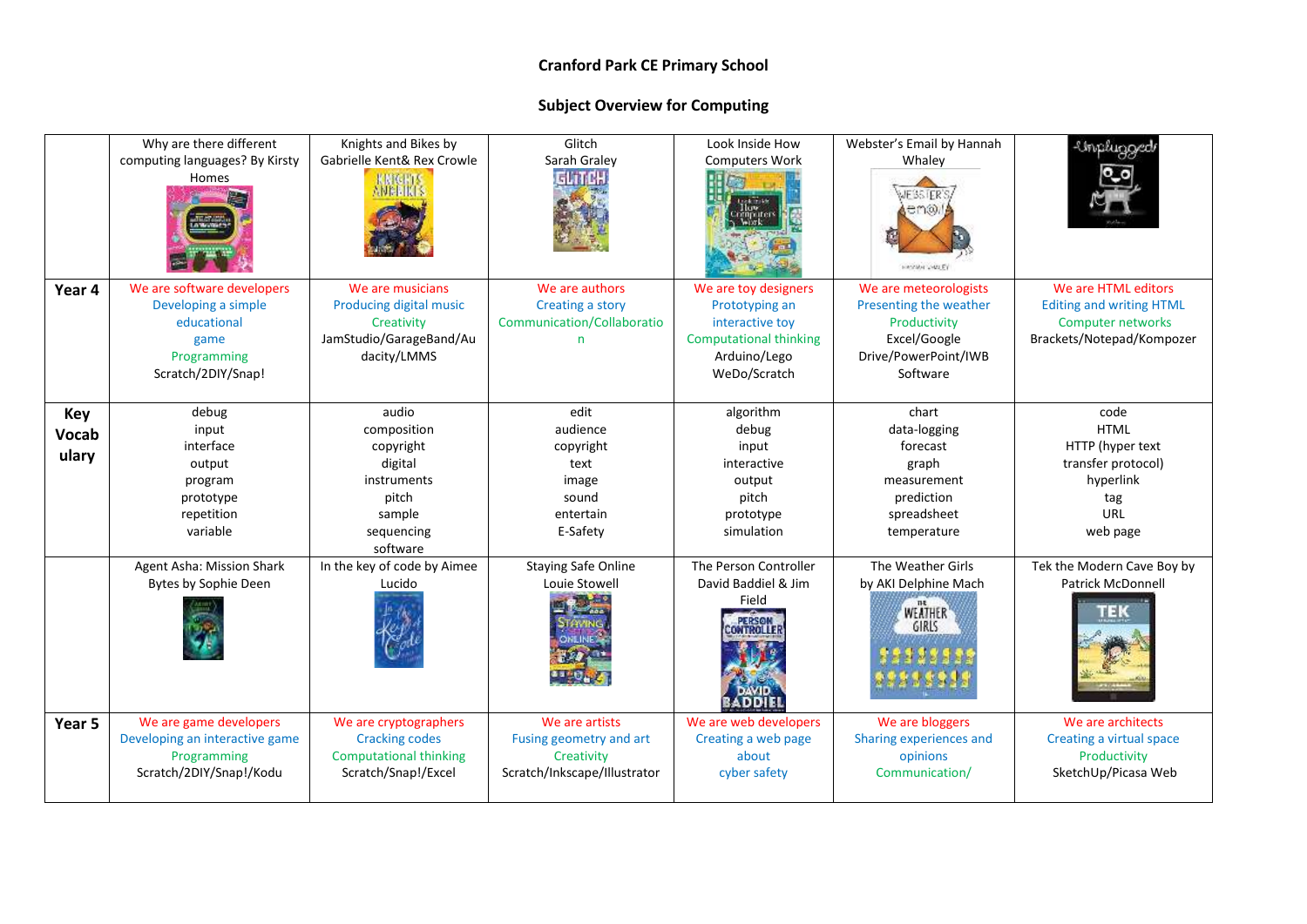|                   |                                                            |                             |                                   | Computer networks<br>Google<br>Sites/PBWorks/MediaWi<br>ki | Collaboration<br>Wordpress/Blogger |                                  |
|-------------------|------------------------------------------------------------|-----------------------------|-----------------------------------|------------------------------------------------------------|------------------------------------|----------------------------------|
|                   | Algorithm                                                  | binary code                 | geometric                         | bias                                                       | audience                           | 3D                               |
|                   | debugging                                                  | cypher                      | landscape                         | e-safety                                                   | blog                               | animation                        |
|                   | code                                                       | decrypt                     | op art                            | Page Rank                                                  | blogroll                           | gallery                          |
|                   | programming                                                | encrypt                     | sprite                            | revision history                                           | copyright                          | navigation                       |
|                   | sprites                                                    | Morse code                  | symmetry                          | search engine                                              | dashboard                          | screencast                       |
|                   | storyboard                                                 | password                    | tessellations                     | Wiki                                                       | hyperlinks                         | sculpture                        |
|                   | repetition                                                 | security                    |                                   |                                                            | podcast                            | virtual                          |
|                   | variables                                                  | semaphore                   |                                   |                                                            |                                    |                                  |
|                   | Ant Clancy: Games Detective                                | The Secret Breakers by H.L. |                                   | Hacker                                                     | Nerdy Bird Tweets by Aaron         | Four Hadet                       |
|                   | Ruth Morgan                                                | Dennis                      |                                   | Malorie Blackman                                           | Reynolds                           |                                  |
|                   | <b>ANT CLANCY</b><br>GANES DETECTIVE<br><b>Buth Morgan</b> |                             |                                   | materia<br>blackmar                                        | Nerdy Birdy                        |                                  |
| Year <sub>6</sub> | We are movie makers                                        | We are programmers          | We are presenters                 | We are analysers                                           | We are coders                      | We are animators                 |
|                   | Creating a WW2 documentary                                 | Programming an animation    | <b>Researching and presenting</b> | <b>Using spreadsheets</b>                                  | <b>Using Kodu</b>                  | <b>Using StopGo animation to</b> |
|                   | Computer networks App                                      | Programming                 | ideas on PowerPoint about         | Productivity                                               | <b>Computational thinking</b>      | create an ESafety video.         |
|                   | Inventor/App                                               | Scratch                     | the Ancient Greeks                | Excel                                                      | Kodu                               | Creativity                       |
|                   | Shed/Codea/PhoneGap                                        |                             | Communication/Collaboratio        |                                                            |                                    | StopGo App on iPad               |
|                   |                                                            |                             | n                                 |                                                            |                                    |                                  |
|                   |                                                            |                             | PowerPoint                        |                                                            |                                    |                                  |
|                   | Storyboard                                                 | Algorithm                   | slides                            | spreadsheet                                                | world                              | animation                        |
|                   | documentary                                                | debugging                   | transition                        | cell                                                       | smooth                             | storyboard                       |
|                   | film                                                       | code                        | effects                           | row                                                        | flatten                            | scene                            |
|                   | production                                                 | programming                 | import                            | column                                                     | raise                              | shoot                            |
|                   | pre-production                                             | sprites                     | hyperlinks                        | formula                                                    | program                            | audience                         |
|                   | post-production                                            | storyboard                  | copyright                         | calculate                                                  | environment                        | E-safety                         |
|                   | copyright                                                  | repetition                  | images                            | format                                                     | acceleration                       | upload                           |
|                   | source                                                     | variables                   | sounds                            | edit                                                       | bump                               | convert                          |
|                   | shots                                                      | broadcast                   | slideshow                         | insert                                                     | obstacle                           | copyright                        |
|                   | scene                                                      |                             | design                            | ascending                                                  | track                              | aspect ratio                     |